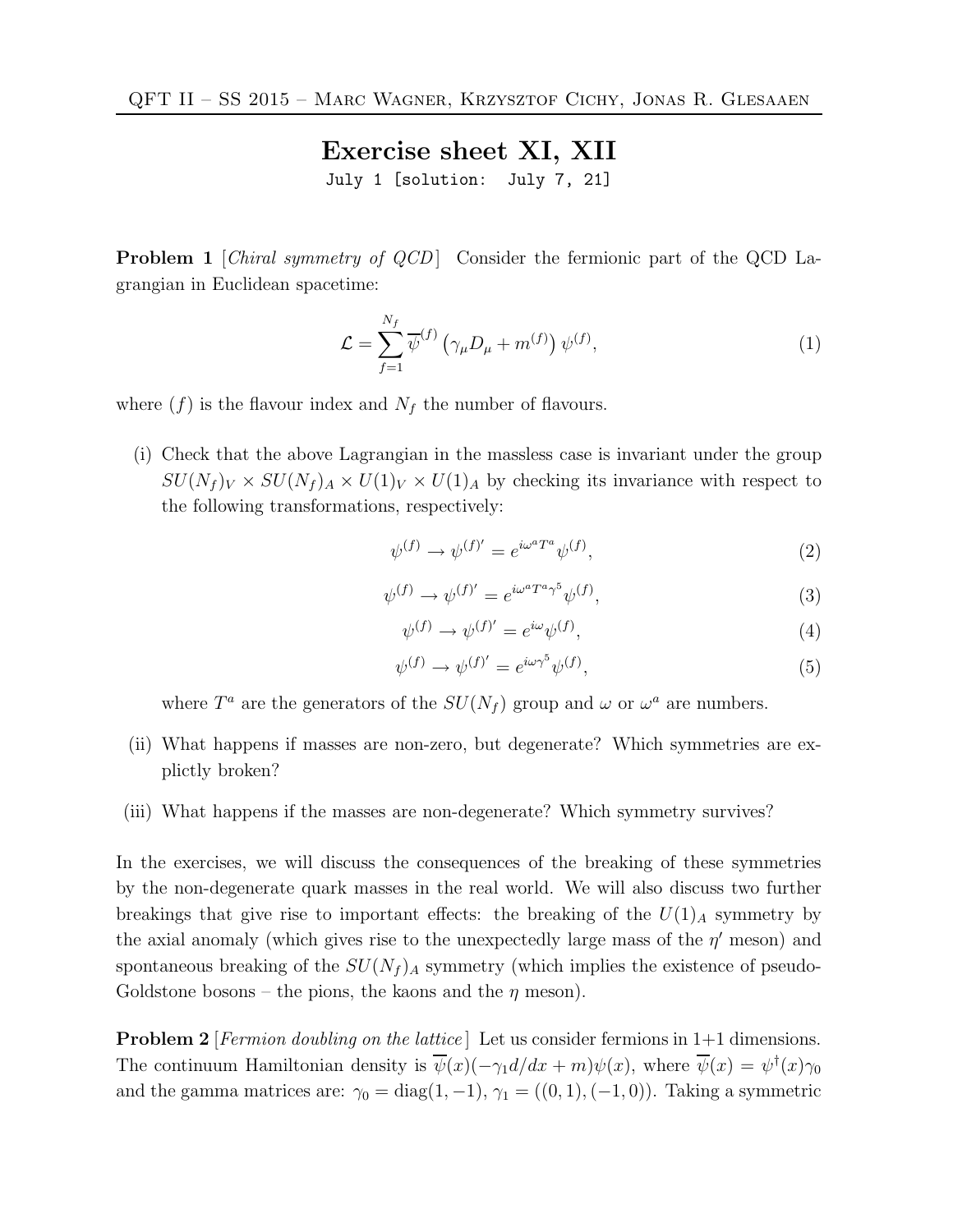discretization of the derivative:  $d\psi(x)/dx = (\psi_{x+1} - \psi_{x-1})/2a$ , where a is the lattice spacing, the Hamiltonian can be written as:

$$
H = \frac{-i}{2a} \sum_{x=0}^{N-1} \overline{\psi}_x \gamma_1 (\psi_{x+1} - \psi_{x-1}) + m \sum_{x=0}^{N-1} \overline{\psi}_x \psi_x,
$$
 (6)

where  $N$  is the number of lattice sites and periodic boundary conditions were used:  $\psi_N = \psi_0$ . Diagonalize this Hamiltonian in momentum space, by using the inverse Fourier transform:

$$
\psi_x = \frac{1}{\sqrt{N}} \sum_{k=0}^{N-1} e^{\frac{2\pi ikx}{N}} \psi_k.
$$
\n(7)

What are the energy eigenvalues? You should find an expression of the form  $E =$  $\pm \sqrt{m^2 + p^2}$ . Plot the obtained p as a function of k. The zeros of p correspond to fermion species. You will see there are two zeros in the first Brillouin zone  $k \in [0, N)$ . Hence, our Hamiltonian describes 2 fermion species instead of 1 that we intended. This is a general problem in the formulation of fermions on the lattice, called fermion doubling. With d discretized dimensions, there are  $2^d$  fermion flavours, i.e.  $2^d - 1$  unwanted doublers. It was proven by Nielsen and Ninomiya in 1981 that one can not get rid of the doublers without sacrificing one of the following features: Hermiticity of the Hamiltonian, locality or chiral symmetry.

For example, one can trace back the origin of the doublers to the symmetric form of the derivative. Consider now a one-sided derivative, e.g.  $d\psi(x)/dx = (\psi_{x+1} - \psi_x)/a$ . Repeat the whole exercise and show that there are no doublers, but the Hamiltonian becomes non-Hermitian.

**Problem 3** Discretization of the QCD gauge action Consider the simplest Euclidean lattice QCD gauge action, the so-called Wilson plaquette action:

$$
S_G[U] = \frac{2}{g^2} \sum_{n} \sum_{\mu < \nu} \text{Re Tr} \left( 1 - U_{\mu\nu}(n) \right),\tag{8}
$$

where  $U_{\mu\nu}(n)$  is the plaquette:

$$
U_{\mu\nu}(n) = U_{\mu}(n) U_{\nu}(n+\hat{\mu}) U_{\mu}^{\dagger}(n+\hat{\nu}) U_{\nu}^{\dagger}(n), \tag{9}
$$

$$
U_{\mu}(n) = e^{iaA_{\mu}(n)}.\tag{10}
$$

Show that the action can be rewritten as:

$$
S_G[U] = \frac{a^4}{2g^2} \sum_n \sum_{\mu,\nu} \text{Tr} F_{\mu\nu}^2(n) + \mathcal{O}(a^2). \tag{11}
$$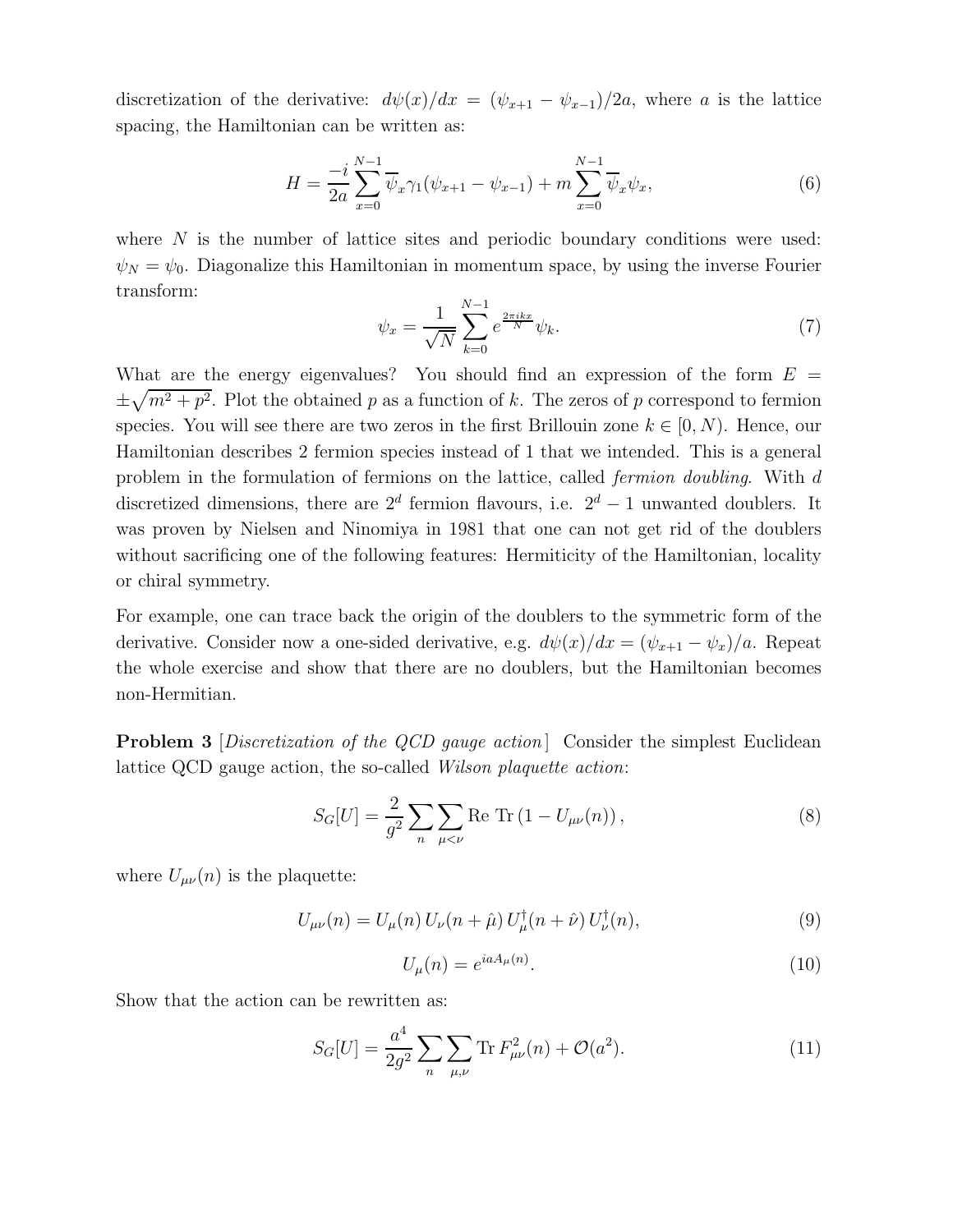You will need to use the Baker-Campbell-Hausdorff formula  $e^A e^B = e^{A+B+\frac{1}{2}[A,B]+\dots}$ . Take the continuum limit of this expression and finally evaluate the trace, writing  $F_{\mu\nu}(x)$  in terms of generators of the gauge group:

$$
F_{\mu\nu}(x) = F_{\mu\nu}^{(c)}(x) T_c \tag{12}
$$

and using the property  $\text{Tr} [T_a T_b] = \frac{1}{2} \delta_{ab}$ . In the end, you should obtain the continuum gauge action:

$$
S_G[U] = \frac{1}{4g^2} \int d^4x \, F_{\mu\nu}^{(c)}(x) F_{\mu\nu}^{(c)}(x),\tag{13}
$$

where a sum over colour indices is implied.

**Problem 4** *Wilson fermions and mesonic correlators* In this problem, we will have another look at the fermion doubling problem and see its simple solution by adding a second derivative term to the Lagrangian, the so-called Wilson term. Then, we will use the fermionic propagator to find a semi-analytical expression for mesonic correlation functions in the free theory.

Our starting point is the free 4-dimensional Dirac operator (no gauge fields) in momentum space, corresponding to the naive discretization of fermions using a symmetric derivative, as in Problem 2:

$$
D(p) = m\mathbb{1} + \frac{i}{a} \sum_{\mu=1}^{4} \gamma_{\mu} \sin(ap_{\mu}).
$$
\n(14)

(i) Calculate the free naive fermion propagator  $S(p) = D(p)^{-1}$ . Show that it has the form:

$$
S(p) = \sum_{\mu=0}^{4} S_{\mu}(p)\gamma_{\mu},
$$
\n(15)

where we have defined  $\gamma_0 \equiv \mathbb{1}$ . Find the explicit forms of  $S_\mu(p)$ .

- (ii) Show that the massless propagator has the right naive continuum limit  $S(p)$  $-i\gamma_\mu p_\mu$  $\frac{\gamma_{\mu}p_{\mu}}{p^2}$ . However, note that the lattice expression has poles not only at  $p = (0, 0, 0, 0)$ but also whenever one or more of the momentum components are  $\pi/a$  (and the other are zero). How many fermions does thus this naive propagator describe?
- (iii) Now consider adding a second derivative term to the Lagrangian, the Wilson term. In momentum space, the Dirac operator becomes:

$$
D(p) = m1 + \frac{i}{a} \sum_{\mu=1}^{4} \gamma_{\mu} \sin(ap_{\mu}) + \frac{r}{a} \sum_{\mu=1}^{4} (1 - \cos(ap_{\mu})), \qquad (16)
$$

where r is called the Wilson parameter and is typically set to  $r = 1$ . Repeat the computation of the propagator and discuss how the Wilson term affects the doubler modes. How many fermion species do we have in the continuum limit?